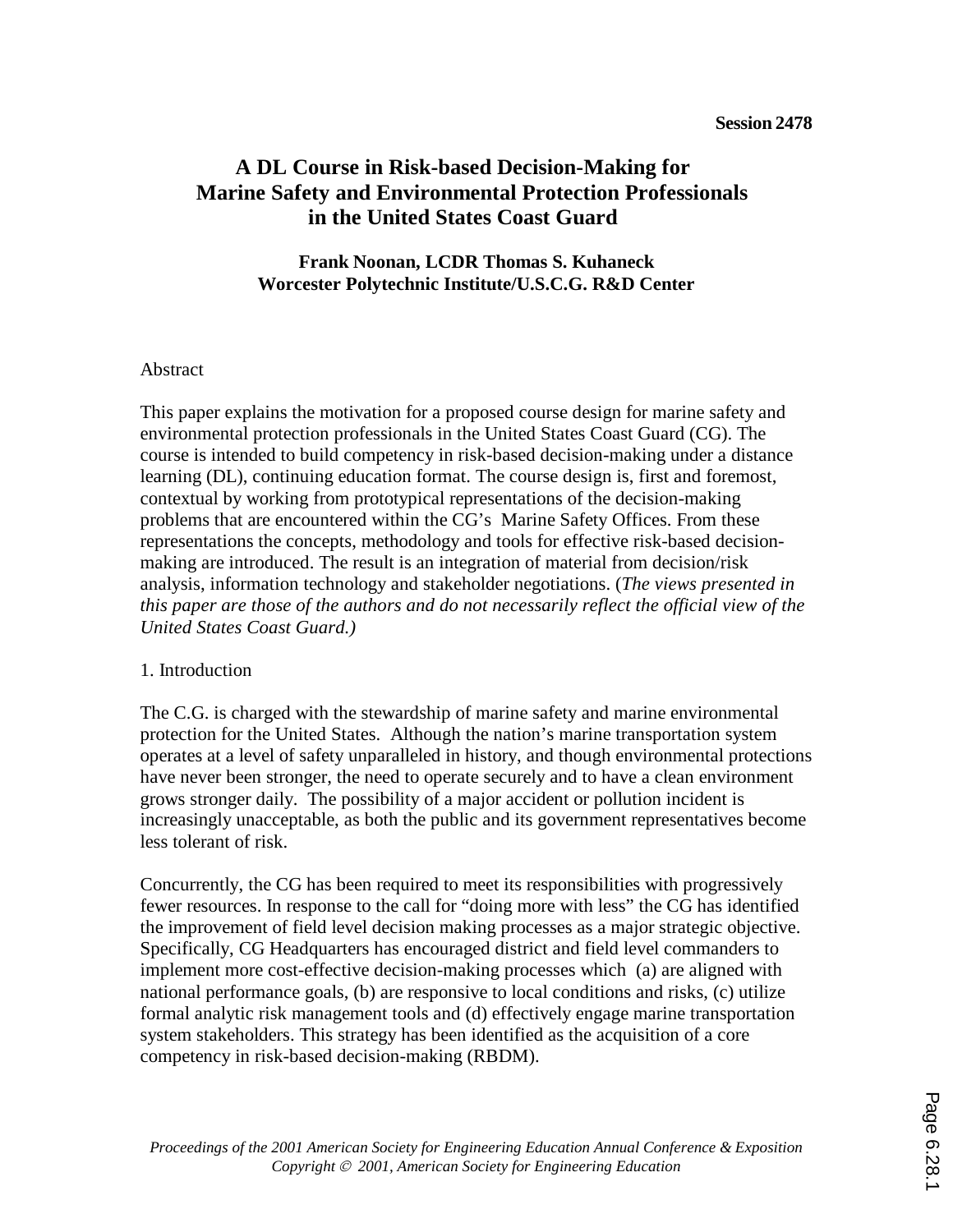The Risk-based Technologies Group at the U.S.C.G. R&D Center has supported the above strategy by developing a set of RBDM Guidelines for district and field level use. The first edition of the guidelines was released in 1998 and a second improved edition was recently released.<sup>13</sup> This paper examines the goal of acquiring competency in RBDM as an example of organizational change. A satisfactory transformation of field level decision-making processes to reflect this competency has yet to occur. An understanding of the decision making culture within CG Marine Safety Offices (MSO) and a review of the research literature on organizational change provide insight as to why the desired transformation has not occurred. This insight gives direction on how an effective distance-learning course in RMDM may assist in the organizational development of a core competency in RBDM.

#### 2. Background

Based on a review of decision-making in MSO units, the current practice is largely, an informal, qualitative process. Historically, the majority of MSO personnel is educated in technical and engineering disciplines and do not typically receive formal training in the areas of business process reengineering, information technology, risk management and stakeholder negotiations. Yet, it is these areas that are closely linked to the desired competency in RBDM. Traditionally, CG personnel learn decision-making skills through the experiential process of meeting one's job responsibilities which is usually not the vehicle for creating organizational change. To date, the primary step that has been taken to facilitate competency in the use of formal analytic approaches to RBDM has been the development of the RBDM Guidelines.<sup>13</sup> The Guidelines have presented a variety of RBDM tools in generic forms but the specific processes for applying them to marine safety and environmental protection applications have not been fully developed.

The literature on organization change offers some explanation for the CG's lack of progress in establishing a core competency in RBDM. In a recent study, Beer and Nohria report that seventy percent of all organizational change initiatives fail.<sup>3</sup> The literature reports on factors, which correlate strongly with successful organizational change. Sink and Morris and, more recently, Koutnour report that successful organizational change must not only provide for the necessary resources (i.e. RBDM Guidelines) but, also, for process change requirements.  $^{11, 8}$  For example, the tools in the RBDM Guidelines require input data. Objective field data for quantifying a tool's input requirements is generally not available, and a tool's application requires that MSO personnel devise information acquisition processes which utilize a combination of subjective and objective data. Personnel remain uncomfortable in making quantification when subjective judgements are needed to bridge gaps in data. The RBDM Guidelines contain little guidance on how to bridge these gaps.

Another factor linked to successful organizational change is the use of symbols and narratives to implement the vision for change.<sup>12</sup> Change introduces uncertainty and there must be an emotional process to propel individuals to make the necessary leap of faith.<sup>6</sup> Narratives which capture the essence, if not the full details, of change can help one visualize how the change can be successfully implemented. Research has shown that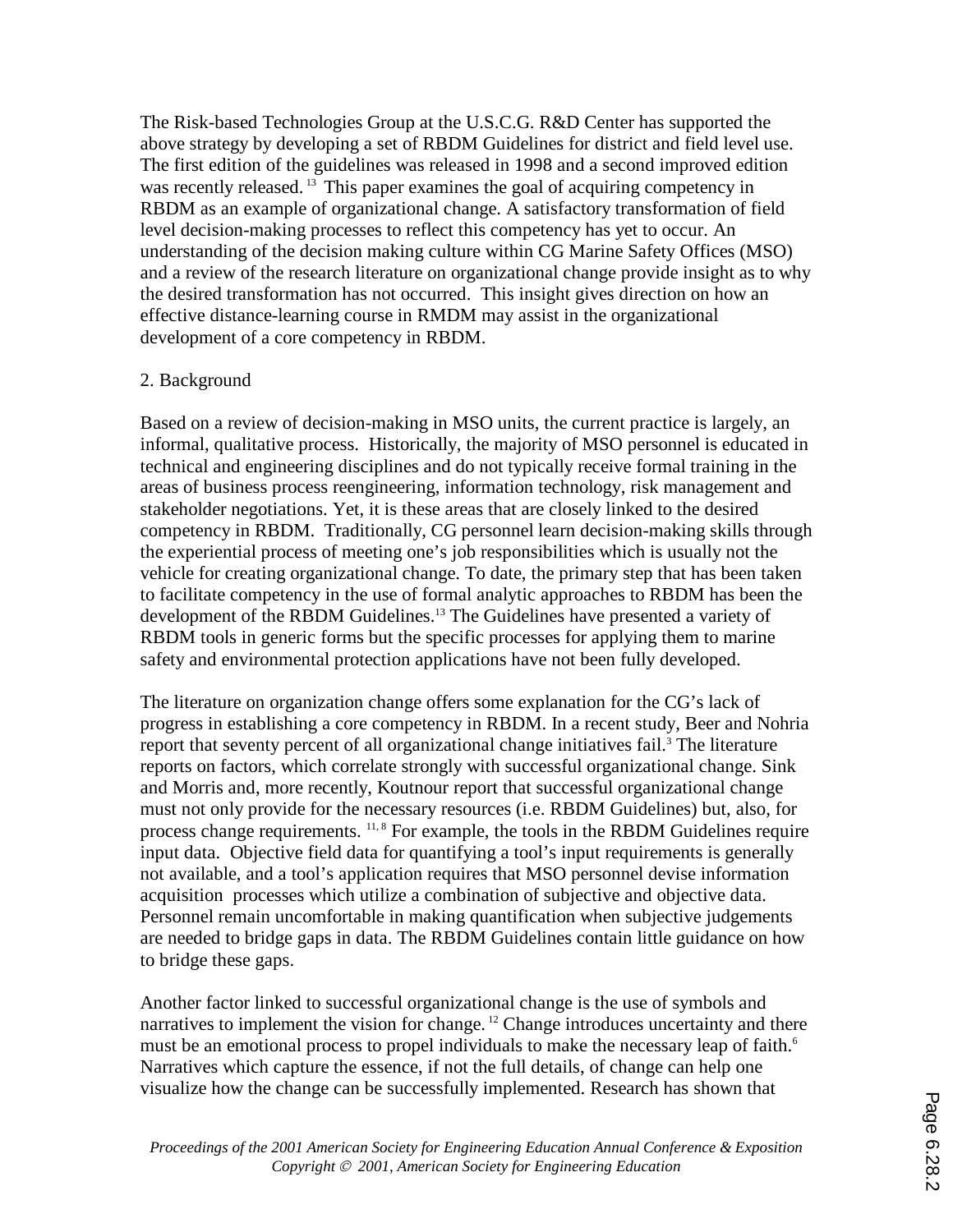successful change requires a reward system. For organizations to be receptive in implementing a change there must be clear expectation for adding value.<sup>1</sup> Formal analytic approaches to RBDM require more time and effort. If CG personnel do not see the output from a formal analytic approach as bringing more credibility either with CG Headquarters or local stakeholders, then there is no motivation to put in the extra effort that such an approach will require. Presently, the RBDM Guidelines provide general discussion on the benefits from formal analytic tools but there is no practical discussion or narrative on more concrete job benefits that one can expect to accrue from using the Guidelines.

The literature also reports that successful change must provide a transition from the past. If new frameworks are to be successful they must somehow retain the old while introducing the new.  $^{10}$  Here, the desired transition is from informal qualitative RBDM to formal analytic RBDM. Heretofore, the RBDM Guidelines have presented formal analytic RBDM as a replacement to the informal qualitative processes. In the authors' opinion this has left the door open for MSO personnel to reject formal analytic RBDM as lacking the needed flexibility that only a qualitative process can provide. It has been a mistake to present the adoption of formal analytic RBDM as a replacement process when it should be framed as an improvement to the status quo.

### 3. Course Design

This paper explains a proposed course design for marine safety and environmental protection professionals in the United States Coast Guard (CG). The course is intended to further support the CG's goal for building competency in formal analytic approaches to risk-based decision-making. In a fundamental sense, MSO personnel are risk managers who seek, through education, prevention and response, to guard against mishaps that may occur in their area of responsibility (AOR). A representative list of their decision-making problems are shown in Figure 1. The list moves from high-level programmatic decisions with longer time frames down to more detailed short-term decisions. In each case there is the common ground of seeking to manage performance (i.e. risk) within their AOR through the cost-effective utilization of limited resources.

First and foremost, the course design will be contextual working from representations of the decision-making problems that are listed in Figure 1. From these representations the concepts, methodology and tools for effective risk-based decision-making are introduced. The result will be an integration of material from decision/risk analysis, information technology and stakeholder negotiations. The integration is captured through a basic riskbased decision-making framework that is shown in Figure 2. Course content will be structured into three modules: 1) a set of mini-cases, 2) tools/methodology and 3) fullscale case studies.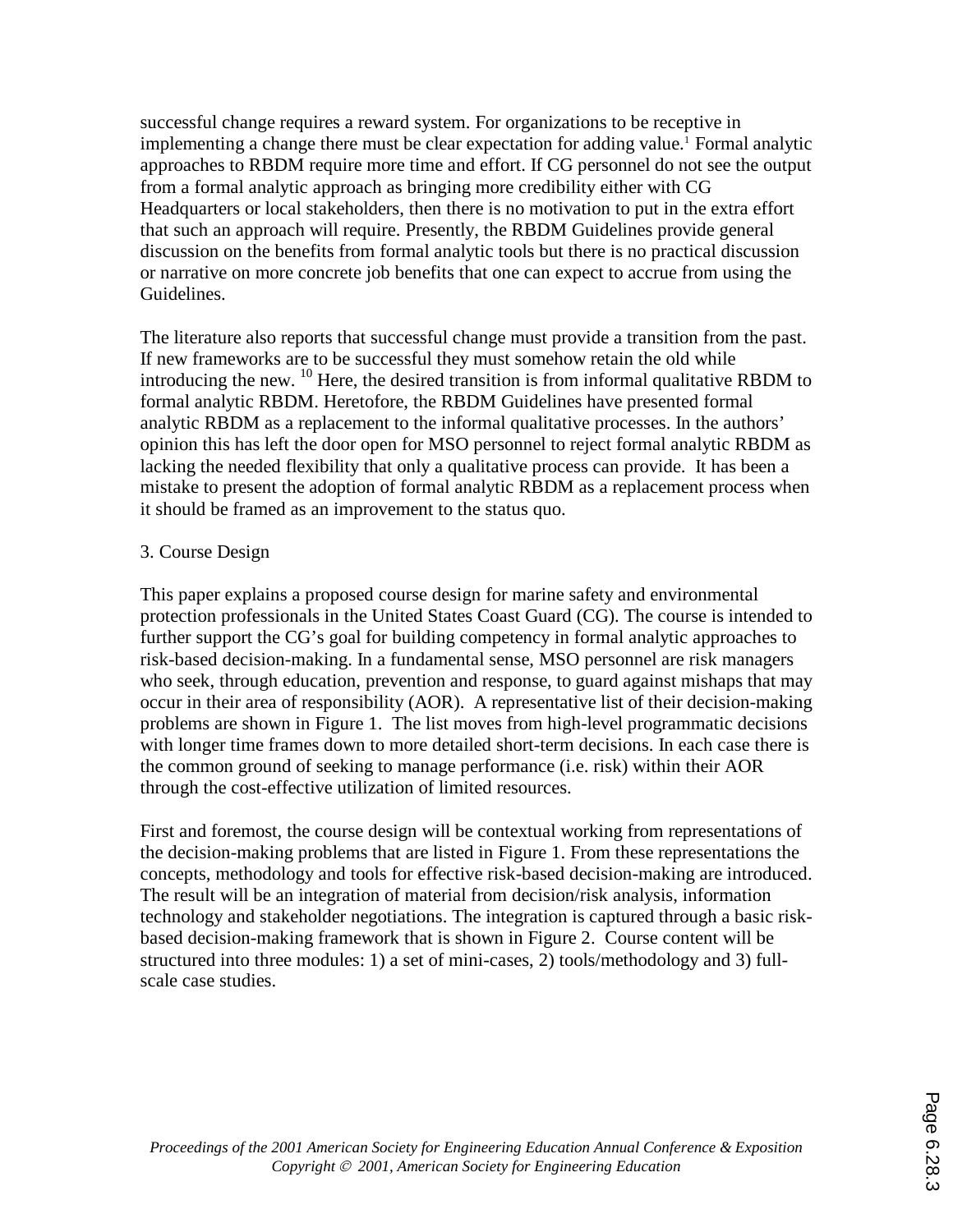## **Figure 1: MSO Decision Making Processes**

MSO Business Planning

- Establishing Port/Waterway Management Priorities
- Establishing Monitoring and Surveillance Plans
- Establishing Prevention Controls for Specific Activities

Inspection Planning

- Prioritizing Targets for Inspection
- Planning Inspection Processes for Specific Targets
- Process Planning for Port/Waterway Operations

#### Contingency Planning

- Establishing Response Priorities
- Establishing Specific Response Plans
- Planning Investigations

#### Special Studies

- Determining Equivalency Among Different Requirements
- Approving and Controlling Marine Events
- Changing Regulatory Requirements



**Figure 2: Basic Risk-based Decision-Making Framework** 

*Proceedings of the 2001 American Society for Engineering Education Annual Conference & Exposition Copyright 2001, American Society for Engineering Education*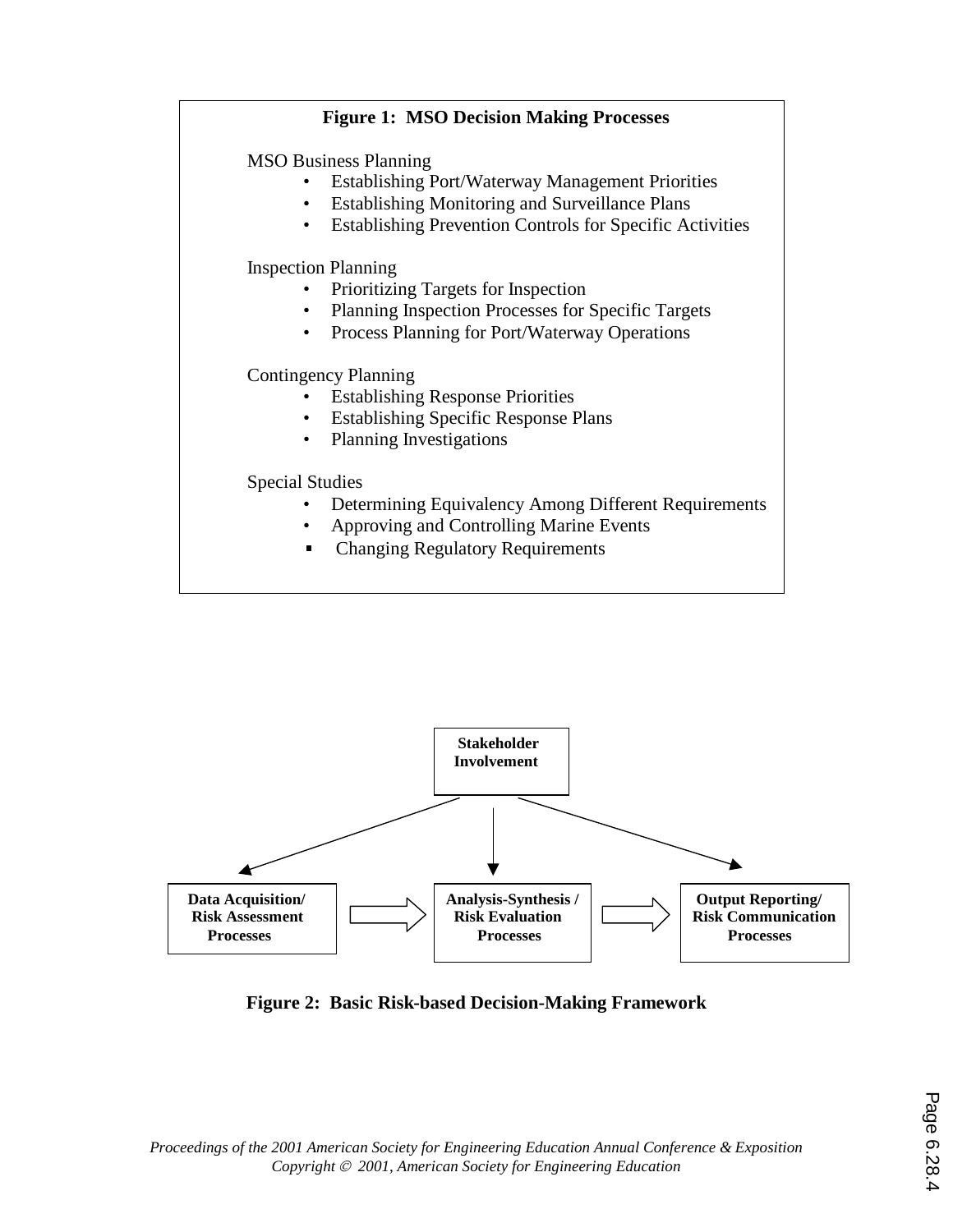#### 3.1 Case Studies in RBDM

Module 1 is planned to cover three mini-cases: Risk-based Business Planning, Risk-based Inspection and Contingency Planning. Module 3 will address the same case studies giving a more complete report of the application. The mini-cases will hold the pedagogical key for promoting the adoption of formal analytical methods in RBDM. Each mini-case will be designed to tell a story on how the basic paradigm in Figure 2 can be applied in a particular decision making context. The story must accomplish several things. First, it must be sufficiently simple that it can be received without intimidating the learner. At the same time, it must capture the context with reasonable accuracy that the learner will not dismiss the story as being unrealistic. The story must also show how a formal analytic approach to RBDM can add value and, finally, it must clearly address how informal, qualitative RBDM can be integrated with formal analytic RBDM (i.e. a transition which honors the status-quo while introducing change).

The case studies are under construction. The case on business planning is being developed with the help of MSO Portland, ME. and the case on risk-based inspection is being developed with the help of MSO Boston (and possibly MSO New Orleans). A MSO site for developing a case on contingency planning is currently being sought.

Consider business planning to briefly highlight the challenge in building an effective mini-case. At the MSO level, a major concern is with performance objectives for the next year where business planning is fundamentally a means-ends analysis. Figure 3 presents a generic model of the business planning process for an MSO. The process begins by setting strategic performance objectives (i.e., ends) for the business unit, and proceeds to operationalize these objectives by identifying the most cost-effective action plans (i.e., means) for achieving the stated goals. Presently, most MSOs address steps 1 and 7 on a formal analytic level while steps 2-6 are typically covered on an intuitive, qualitative level. The challenge in constructing the business planning mini-case is to illustrate how steps 2-6 can be approached on a formal, analytic level without overwhelming the learner.

- 1. Develop/ Prioritize MSO's Risk-based Performance Objectives (RPO).
- 2. Identify MSO's Waterway Activities which Impact RPO.
- 3. Risk Assessment of each Waterway Activity.
- 4. Identify Alternative Action Plans for Reducing Risk.
- 5. Assess Resource Requirements and Effectiveness of Action Plans on RPO.
- 6. Construct Business Plan: Select/ Prioritize a set of Action Plans within Budget.
- 7. Measure Achievement with RPO in Upcoming Budget Period.

### **Figure 3. MSO Business Planning Process**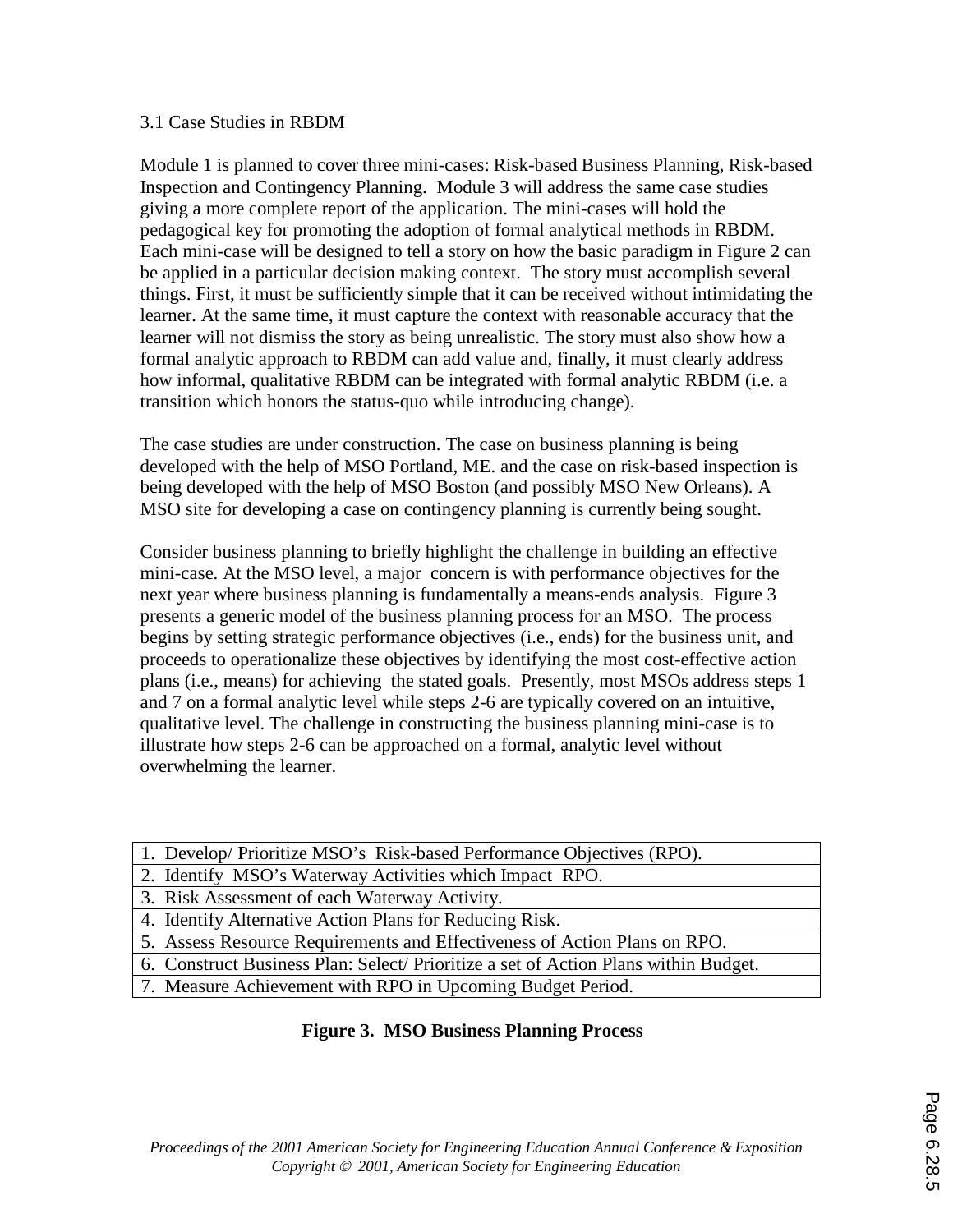#### 3.2 Tools/Process Methodology

Currently, the CG's RBDM Guidelines cover a wide variety of decision and risk analysis tools.13 The intended course will cover fewer tools and include important material from business process reengineering and activity based management.<sup>4, 5,7</sup> Regarding methodology, the course will teach the student how to interface risk analysis tools with the tasks of data acquisition and risk communication.<sup>2,9</sup> On the latter, MSO units maintain active involvement with a waterway's stakeholders through organizations such as harbor safety committees and the effective communication with external stakeholders is an important means for improving the quality of both the decision-making process and the implementation of results.

#### 3.3 Course Format

Present manpower constraints and increased demands for operational readiness at MSO sites make leaving one's post for education and training difficult. This fact along with the geographic dispersion of MSO personnel argue strongly for providing the course on RBDM as a continuing education product through a web based distance-learning format. One of the authors has experience in delivering a more general course in operations risk management to graduate engineering students through a distance-learning format. That course has successfully used the web-based software, Blackboard, which supports E-Learning in more than 3000 different learning institutions. Much of the work in creating the new course will be the customization activity of completing the case studies. For students, successful completion of this continuing education course would involve passing self-administered tests which Blackboard accommodates and satisfactorily completing a course project which would be based on applying the course tools/methodology to one of the problem types in Figure 1 for the student's particular MSO.

#### Bibliography

- 1. Aquino, Nicholas R., "Managing change", *Business and Economic Review*, Oct-Dec 1994.
- 2. Bazerman, M., *Judgement in Managerial Decision Making* (4<sup>th</sup> ed.), Wiley, 1998.

3. Beer, Michael, Nohria, N. "Cracking the code of change", *Harvard Business Review*, Boston, May/June 2000.

- 4. Clemen, Robert*, Making Hard Decisions*, Duxbury Press, 1996.
- 5. Harrington, H. James, *Business Process Improvement* , McGraw-Hill, 1991.
- 6. Huy, Quy Nguyen, "Emotional capability, emotional intelligence, and radical change", *The Academy of Management Review*, April, 1999.

7. Kaplan, R. S. , Cooper, R., *Cost & Effect: Using Integrated Cost Systems to Drive Profitability and Performance,* HBS Press, 1997.

- 8. Kotnour, T., Matkovich, J., Ellison, R., "Establishing a change infrastructure through teams", *Engineering Management Journal*, September, 1999.
- 9. Lungren, R, McMakin, A., *Risk Communication*, Battelle Press, 1998.

<sup>10.</sup> Schein, E.H., *Organizational Culture and Leadership* (2nd ed.), San Francisco: Jossey-Bass, 1992

<sup>11.</sup> Sink, D. Scott and Morris, W., "By What Method?", *Industrial Engineering and Management Press*, 1995.